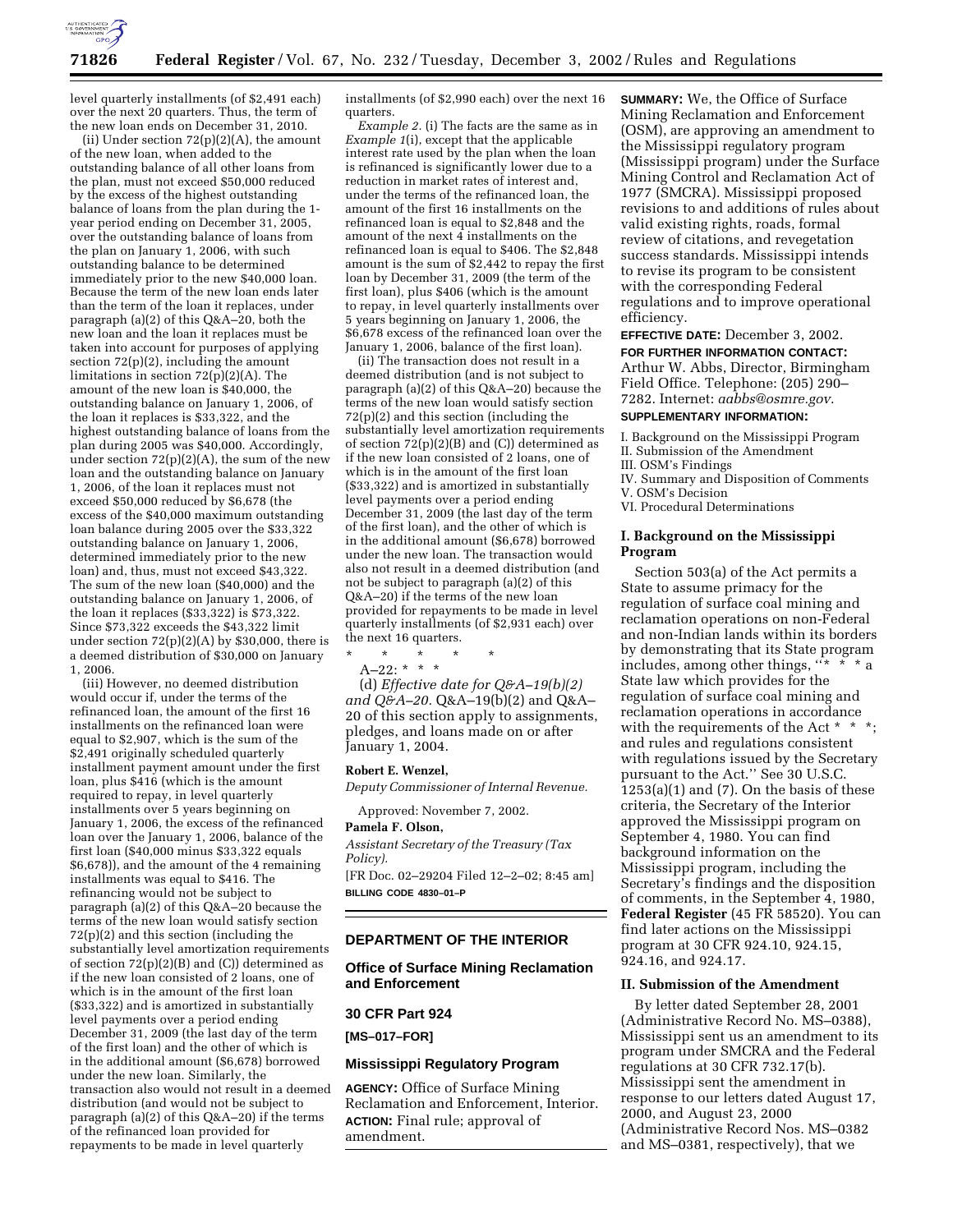sent to Mississippi in accordance with 30 CFR 732.17(c). Mississippi also sent the amendment in response to required program amendments at 30 CFR 924.16(i) and (l). Finally, the amendment included changes made at Mississippi's own initiative.

We announced receipt of the proposed amendment in the November 2, 2001, **Federal Register** (66 FR 55611). In the same document, we opened the public comment period and provided an opportunity for a public hearing or meeting on the adequacy of the amendment. The public comment period closed on December 3, 2001. Because no one requested a public hearing or meeting, we did not hold one. We received comments from one State agency.

During our review of the amendment, we identified concerns relating to the definition of ''immediate mining area'' and provisions concerning limited use vehicular pathways. We notified

Mississippi of these concerns by letter dated January 23, 2002 (Administrative Record No. MS–0390). By letter dated July 22, 2002, Mississippi sent us a revised amendment (Administrative Record No. MS–0394). Based upon Mississippi's revisions to its amendment, we reopened the public comment period in the September 6, 2002, **Federal Register** (67 FR 56967). The public comment period closed on September 23, 2002. We did not receive any comments.

Also during our review, we identified editorial concerns relating to Mississippi's revegetation success standards. We notified Mississippi of these concerns by telephone on September 10, 2002 (Administrative Record No. MS–0398). By letter dated September 12, 2002, Mississippi sent us revisions to its amendment (Administrative Record No. MS–0397). Because the revisions merely clarified certain provisions of Mississippi's

amendment, we did not reopen the public comment period.

### **III. OSM's Findings**

Following, under SMCRA and the Federal regulations at 30 CFR 732.15 and 732.17, are our findings concerning the amendment to the Mississippi program. Any revisions that we do not discuss below are minor wording changes, or revised cross-references and paragraph notations to reflect organizational changes resulting from this amendment.

### *A. Revisions to Mississippi's Rules That Are Substantively the Same as the Corresponding Provisions of the Federal Regulations*

The State rules listed in the table contain language that is the same as or similar to the corresponding sections of the Federal regulations. Differences between the State rules and the Federal regulations are minor.

| Topic                                                                                                                                                                                                              | State rule | Federal counterpart regulation          |  |  |
|--------------------------------------------------------------------------------------------------------------------------------------------------------------------------------------------------------------------|------------|-----------------------------------------|--|--|
| valid existing rights determinations.                                                                                                                                                                              |            | 30 CFR 761.11<br>30 CFR 761.16          |  |  |
| plication review.                                                                                                                                                                                                  |            | 30 CFR 761.17                           |  |  |
| Permit requirements for exploration removing   Section 2103(b)(14), (c), (d), (e), and (f)<br>more than 250 tons of coal, or occurring on<br>lands designated as unsuitable for surface<br>coal mining operations. |            | 30 CFR 772.12(b)(14), (c), (d), and (e) |  |  |

Because the above State rules are substantively the same as the corresponding Federal regulations, we find that they are no less effective than the Federal regulations.

## *B. Revisions to Mississippi's Rules That Are Not the Same as the Corresponding Provisions of the Federal Regulations*

### 1. Section 105, Definition of ''Valid Existing Rights''

Mississippi revised its definition of ''valid existing rights'' to closely follow the Federal definition at 30 CFR 761.5. However, Mississippi's definition of ''valid existing rights'' includes language in paragraph (a) specifying that valid existing rights must have been in existence on August 3, 1977, unless, subsequent to the adoption of the definition, section 53–9–71(4) of the Mississippi Surface Coal Mining and Reclamation Law is amended to delete that requirement. Mississippi's definition further provides that if section 53–9–71 of the Mississippi Surface Coal Mining and Reclamation Law is amended to delete the requirement that a right exist as of August 3, 1977, then the right must have been in existence at the time the land came under the protection of 30 CFR 761.11, 30 U.S.C. 1272(e), Miss. Code Ann. 53–9–71, or section 1105 of the Mississippi regulations. In a letter dated September 28, 2001 (Administrative Record No. MS–0388), Mississippi explained that section 53–9–71(4) of Mississippi's Surface Coal Mining and Reclamation Law provides that valid existing rights must have existed on or before August 3, 1977. Mississippi further explained that it may suggest a statutory change to the Mississippi Legislature to bring the state law in line with the Federal statute and regulations.

Mississippi's definition of ''valid existing rights'' provides that a person claiming valid existing rights must demonstrate valid existing rights in the same manner required by the Federal definition at 30 CFR 761.5, except that those rights must have existed on August 3, 1977. The Federal regulations require that valid existing rights must have existed on the date that the land came under the protection of 30 CFR 761.11 or 30 U.S.C 1272(e)—a date that could occur on or after August 3, 1977. Because rights that exist under the

Mississippi rules would also exist under the Federal regulations, we find that Mississippi's proposed definition is no less effective than the Federal definition at 30 CFR 761.5. Therefore, we are approving it.

### 2. Section 1103, Responsibility

Mississippi revised the language in this section by adding the phrase, ''a valid existing rights determination made by OSM'' after the reference to ''30 U.S.C. 1272(e).'' Mississippi also replaced the phrase, ''this Chapter'' with the phrase, ''these regulations.''

As revised, section 1103 reads as follows:

The Permit Board shall comply with Chapters 17 to 37 and determine whether an application for a permit must be denied because surface coal mining operations on those lands are prohibited or limited by § 522(e) of SMCRA, 30 U.S.C. 1272(e), a valid existing rights determination made by OSM, § 53–9–71, these regulations, or a designation of the Commission.

The Federal regulations at 30 CFR 761.3 authorizes a State regulatory authority to prohibit or limit surface coal mining operations on or near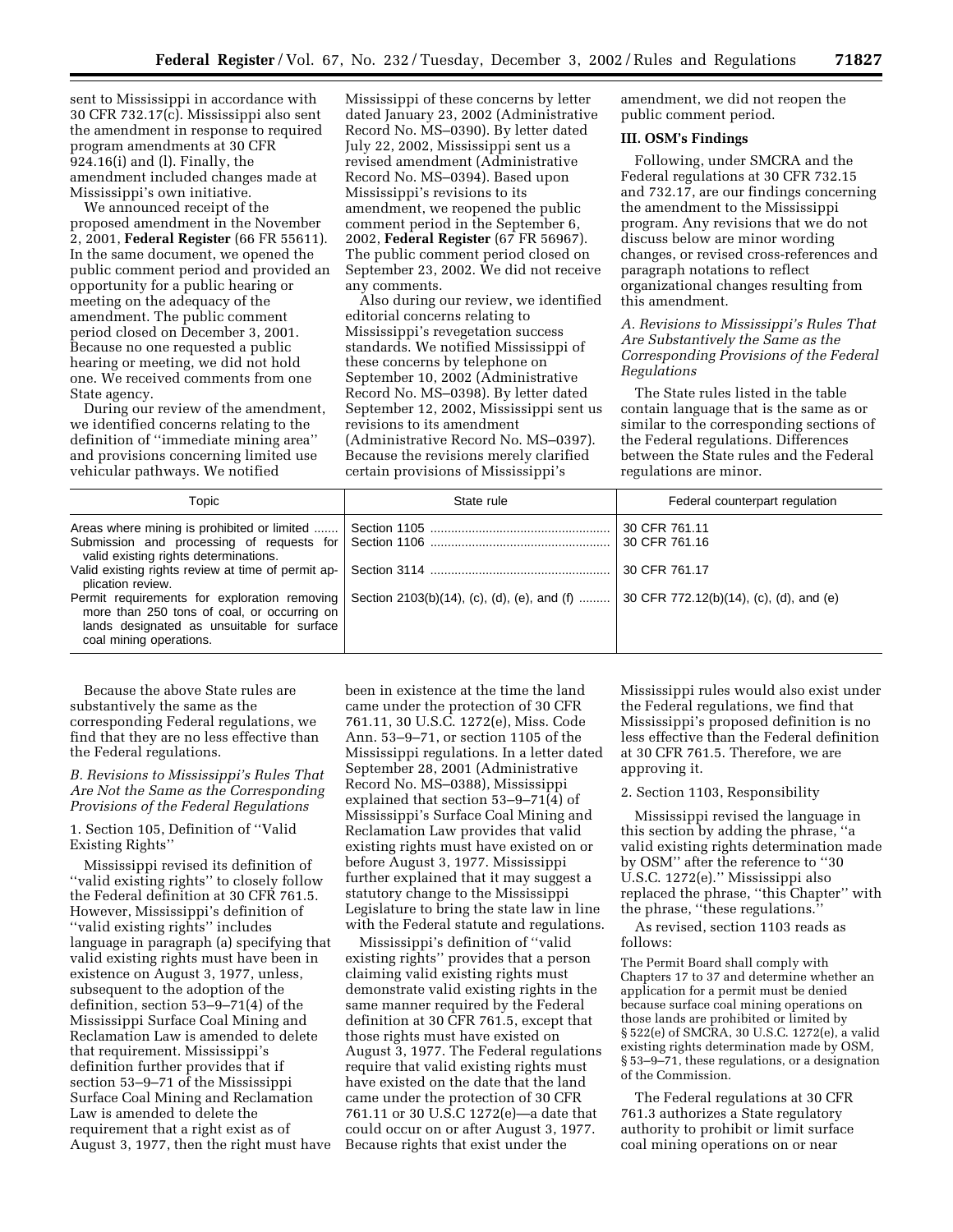certain private, Federal, and other public lands, subject to valid existing rights and except for those operations which existed on August 3, 1977. Therefore, we find that Mississippi's revisions to section 1103 are not inconsistent with 30 CFR 761.3, and we are approving it.

#### 3. Section 1107, Procedures

a. At paragraph (a), Mississippi added language to require the Permit Board to determine whether proposed surface coal mining operations are limited or prohibited under section 1105 prior to the submission of a complete application, if the applicant requests the Permit Board to do so under section 1106. We find that the revision of this section is not inconsistent with the Federal provisions at 30 CFR 761.16, which allow an applicant to request that the regulatory authority make a valid existing rights determination prior to preparing and submitting an application for a permit or boundary revision. Therefore, we are approving it.

b. Mississippi revised the first sentence of paragraph (b) to provide that where a proposed operation would be located on any lands listed in section 1105, the Permit Board must deny the permit if the applicant has no valid existing rights for the area. We find that Mississippi's revisions are no less effective than the Federal provisions at 30 CFR 773.15(c)(ii), which provides that no permit application can be approved unless the application affirmatively demonstrates and the regulatory authority finds in writing that the proposed permit area is not within an area subject to the prohibitions of 30 CFR 761.11. Therefore, we are approving it.

c. Mississippi revised paragraph (f) to provide that the Permit Board will follow the procedures required by section 3114(d) of Mississippi's rules when it determines that a proposed surface coal mining operation will adversely affect any publicly owned park or any place included in the National Register of Historic Places. Section 3114(d) of Mississippi's rules is substantively the same as the Federal provisions at 30 CFR 761.17(d), which describe the procedures for joint approval of surface coal mining operations that will adversely affect publicly owned parks or historic places. Because Mississippi's revision merely directs the reader to the procedures found in 3114(d), we find that Mississippi's revision at section 1107(f) is no less effective than the Federal provisions at 30 CFR 761.17(d), and we are approving it.

d. Finally, Mississippi removed paragraph (h), which provided that determinations made by the Permit Board concerning whether a person has valid existing rights are subject to administrative and judicial review under Miss. Code Ann. 53–9–77. Paragraph (h) also provided that determinations made by the Permit Board concerning whether surface coal mining operations existed on the date of enactment are subject to administrative and judicial review under Miss. Code Ann. 53–9–77.

Section 1106(g) of Mississippi's revised rules provides that a determination that valid existing rights do or do not exist is subject to administrative and judicial review under section 53–9–77 of the Mississippi Surface Coal Mining and Reclamation Law. Therefore, we find that the removal of the portion of section 1107(h) concerning administrative and judicial review of valid existing rights determinations does not render the Mississippi rules less effective than the Federal regulations, and we are approving it.

On December 17, 1999, we removed the portion of former 30 CFR 761.12(h) that provided for administrative appeals of existing operations determinations. In the preamble, we explained that because the exception for existing operations in 30 CFR 761.12 does not require any affirmative action or decision on the part of the permittee or the regulatory authority, no action or decision exists to appeal (64 FR 70804). Therefore, Mississippi's removal of the portion of section 1107(h) concerning administrative and judicial review of existing operations determinations is consistent with the removal of our counterpart provision at former 30 CFR 761.12(h), and we are approving it.

# *C. Revisions to Mississippi's Rules With No Corresponding Federal Regulations*

1. Section 105, Definition of ''Immediate Mining Area''

Mississippi added a definition for ''immediate mining area'' to read as follows:

Immediate Mining Area—as used in the definition of Road in this section, means an area of mining activity or pre-mining construction activity covered by a construction stormwater pollution prevention plan or, after construction is completed, situated so that surface water runoff will be routed to an approved water control structure such as a sedimentation pond. Routes of travel within the immediate mining area will be either: consumed by mining; reclaimed; or have design plans submitted for approval as permanent

postmine features prior to phase II bond release.

No Federal counterpart to this definition exists. However, in the preamble to our November 8, 1988, **Federal Register** (53 FR 44356) concerning roads, we discussed what the phrase meant. In that discussion, we incorporated two concepts into the interpretation of ''immediate mining area''—frequent changes and drainage control. Several commenters suggested that the term be interpreted consistent with drainage control since the necessary environmental protection would be provided and it would provide an exact meaning of the term. We stated that our view is in part consistent with the commenters concerning the exclusion of roads within the permit area for which drainage control is otherwise provided. We went on to explain that because all of the other standards of section 515 of SMCRA would also necessarily apply to temporary routes not considered roads, the protection required by section 515(b)(17) of SMCRA would still be achieved. However, we retained the concept of frequent changes in order to ensure that all roads are adequately reclaimed. We stated that all routes subject to frequent changes would be obliterated during the mining process, but routes no longer changing need to be included in the definition of road to ensure that they are adequately designed, constructed, maintained, and reclaimed. No further guidance in interpretation of the phrase ''frequent changes'' was provided.

Routes of travel in large mines over relatively flat terrain, such as the mine in Mississippi, move as operations move, and are therefore subject to frequent change. We believe that, considering the nature of mining operations in Mississippi, it would not be unreasonable or an abuse of discretion for the State to consider the immediate mining area as matching the area where drainage control has been established through construction of siltation structures so long as mechanisms are in place to ensure that when travel routes are no longer changing, they are either (1) Reclaimed with vegetation established or (2) approved as roads as mining and reclamation operations are completed, such as by the time of phase II bond release. We believe that these mechanisms would ensure full and contemporaneous reclamation, and ensure that travel routes not reclaimed as part of the general reclamation of an area would be included in the definition of a road.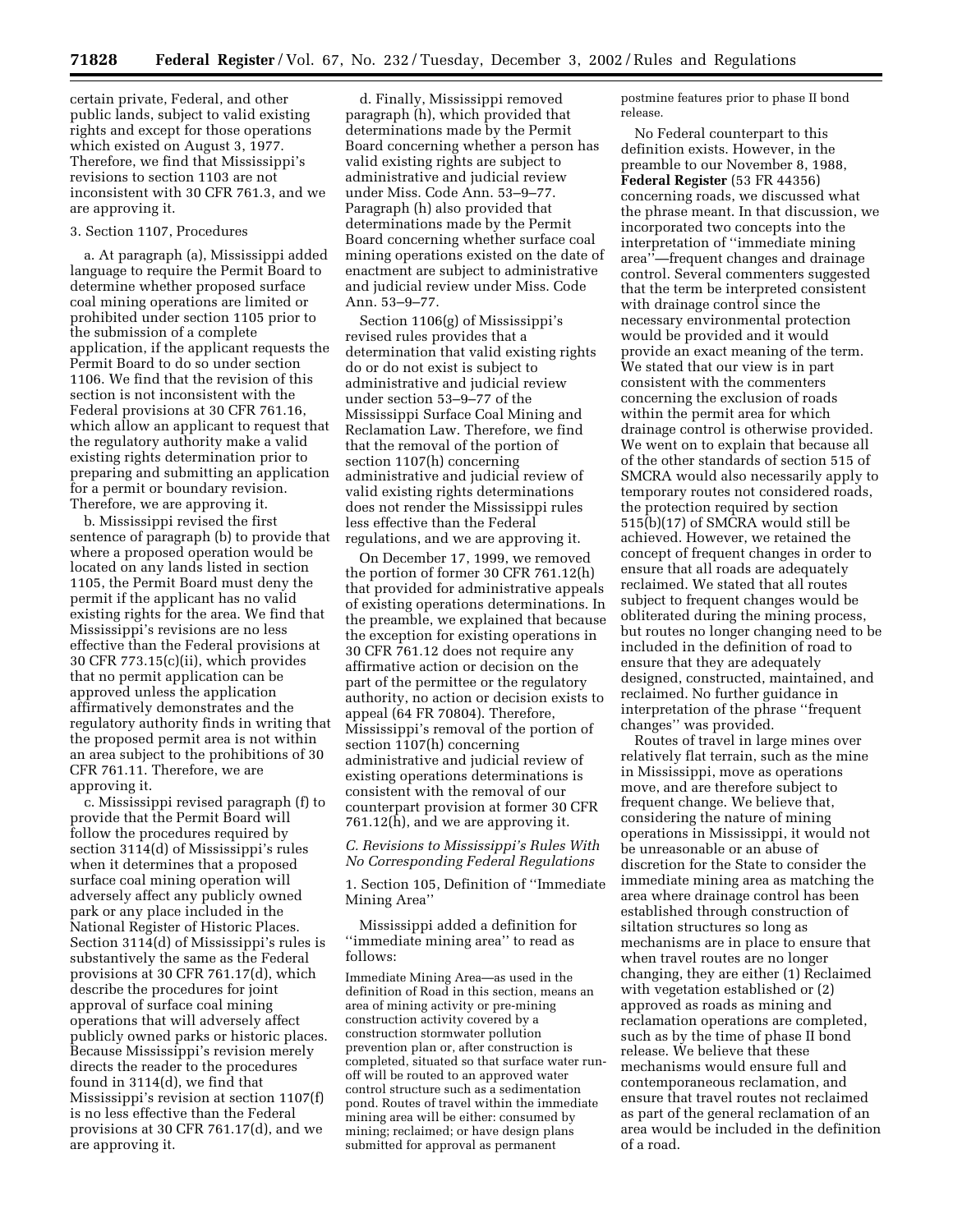By letter dated January 23, 2002 (Administrative Record No. MS–0390), we notified Mississippi that its definition lacked the mechanisms to ensure that all travel routes are either reclaimed or approved as roads as mining and reclamation operations are completed. By letter dated July 22, 2002 (Administrative Record No. MS–0394), Mississippi sent a revision to its definition to add a provision requiring routes of travel within the immediate mining area to be (1) Consumed by mining; (2) reclaimed; or (3) have design plans submitted for approval as permanent postmine features prior to phase II bond release. Because Mississippi's definition of ''immediate mining area'' provides mechanisms to ensure that all travel routes are either (1) reclaimed with vegetation established or (2) approved as roads prior to phase II bond release, we find that it is not inconsistent with the requirements of the Federal program, and we are approving it.

2. Section 53111, Roads: General

Mississippi added new paragraphs (a)(4) and  $(5)$  to read as follows:

(4) A limited use vehicular pathway is not classified as a road if it meets all the following:

(i) the pathway has no improved roadbed, which means it has no constructed crown, compacted base, roadway ditches, or surface material added to enhance use as a pathway which precludes vegetation;

(ii) the pathway has no bridges or other cross-drainage structures;

(iii) the pathway is not located in and/or does not cross or ford any channel of an intermittent or perennial stream;

(iv) the pathway has only limited clearing, if any, of woody vegetation, typically wide enough only for the safe passage of one vehicle;

(v) the pathway is located so as to control erosion and siltation; and

(vi) maintenance of the pathway is limited to maintenance consisting only of the occasional filling of potholes and ruts in order to remain passable.

(5) A limited use vehicular pathway:

(i) shall be reclaimed with vegetation sufficient to prevent erosion prior to phase II bond release;

(ii) along with the area it disturbs, is a mining related activity and must be covered by an appropriate reclamation bond;

(iii) will be reclassified as a road if upgraded by construction activities such as blading, construction, placement of a compacted surface, cut and fill of the natural grade, construction of drainage ditches or low water crossings, or installation of drainage structures. The submittal and approval of plans and drawings required by these regulations must be completed prior to the upgrading of a limited use vehicular pathway.

No Federal counterpart to these provisions exists. However, we recognize that in flat agricultural areas such as those that occur in the mining areas of Mississippi, occasional overland travel that occurs repeatedly in the same place will create tracks that can be called pathways, trails, lanes, etc., even though there has been no improved roadbed. We further recognize that such pathways will need occasional repair or maintenance to remain passable, and that such maintenance does not necessarily make the pathway a road. We do not believe it would be unreasonable or an abuse of discretion for the State to exempt such pathways from regulation as a ''road'' so long as the State does not allow the pathways to have any characteristics of ancillary or primary roads.

By letter dated January 23, 2002 (Administrative Record No. MS–0390), we notified Mississippi that its provisions at 53111(a)(4) and (5) could allow limited use vehicular pathways to have some characteristics of ancillary roads. By letter dated July 22, 2002 (Administrative Record No. MS–0394), Mississippi revised its provisions at section 53111(a)(4) and (5) by removing language that would have allowed limited use vehicular pathways to have culverts, be located in and/or cross or ford channels of intermittent or perennial streams, and include water bars across the pathway and drainage ways incidental to the area. Because Mississippi's provisions at 53111(a)(4) and (5) do not allow limited use vehicular pathways to have any characteristics of ancillary or primary roads, we find that it is not inconsistent with the requirements of the Federal regulations, and we are approving it.

# *C. Section 6511, Formal Review of Citations*

Mississippi revised the first sentence of paragraph (c) to allow any party to a proceeding that is the result of the issuance of a notice of violation or cessation order to apply to the Commission for temporary relief from the notice or cessation order.

Mississippi's revision at section 6511(c) is substantively the same as the Federal regulation at 30 CFR 4.1261. Further, the revision satisfies the requirements placed on the Mississippi program at 30 CFR 924.16(l). Therefore, we are approving Mississippi's revision and removing the required program amendment at 30 CFR 924.16(l).

#### *D. Revegetation Success Guidelines*

1. Section 53103, Revegetation: Standards for Success

Mississippi redesignated paragraph (a)(1) as paragraph (b)(1); paragraph (b)(1) as paragraph (b)(2); paragraph  $(b)(2)$  in its entirety as paragraph  $(b)(3)$ ; and paragraph (b)(3) as new paragraph (b)(4). Mississippi also revised paragraph (a) to incorporate by reference a revegetation success guidance document titled ''Appendix A, Revegetation Success Standards.'' Finally, Mississippi added language in paragraph (a) to provide that if a postmining land use is selected and approved by the Permit Board for which standards are not specified in Appendix A, or if Appendix A does not specify a more specific standard of success for a postmining land use, the general standards of success found at redesignated paragraph (b) will apply.

The Federal regulations at 30 CFR 816.116(a)(1) require that each regulatory authority select revegetation success standards and statistically valid sampling techniques for measuring revegetation success and include them in its approved regulatory program. We find that Mississippi's incorporation by reference of Appendix A into its rules at 53103(a) meets the requirements of 30 CFR 816.116(a)(1), and we are approving it. Further, we find that Mississippi's Appendix A provides success standards for the most probable types of postmining land use that an operator might choose. It would be highly unlikely that an operator would select a postmining land use that was not covered by Appendix A. If an operator did choose a postmining land use that was not covered under Appendix A, Mississippi would need to develop success standards for that land use and submit them to us for approval. Therefore, we are approving Mississippi's provision at section 53103(a).

### 2. Appendix A, Revegetation Success Standards

Mississippi added Appendix A to describe the standards for revegetation success on commercial forest lands, croplands, industrial or commercial lands, pasture and previously mined areas, prime farmlands, recreation lands, residential lands, and wildlife habitats.

The Federal regulations at 30 CFR 816.116(a)(1) require that each regulatory authority select revegetation success standards and statistically valid sampling techniques for measuring revegetation success and include them in its approved regulatory program.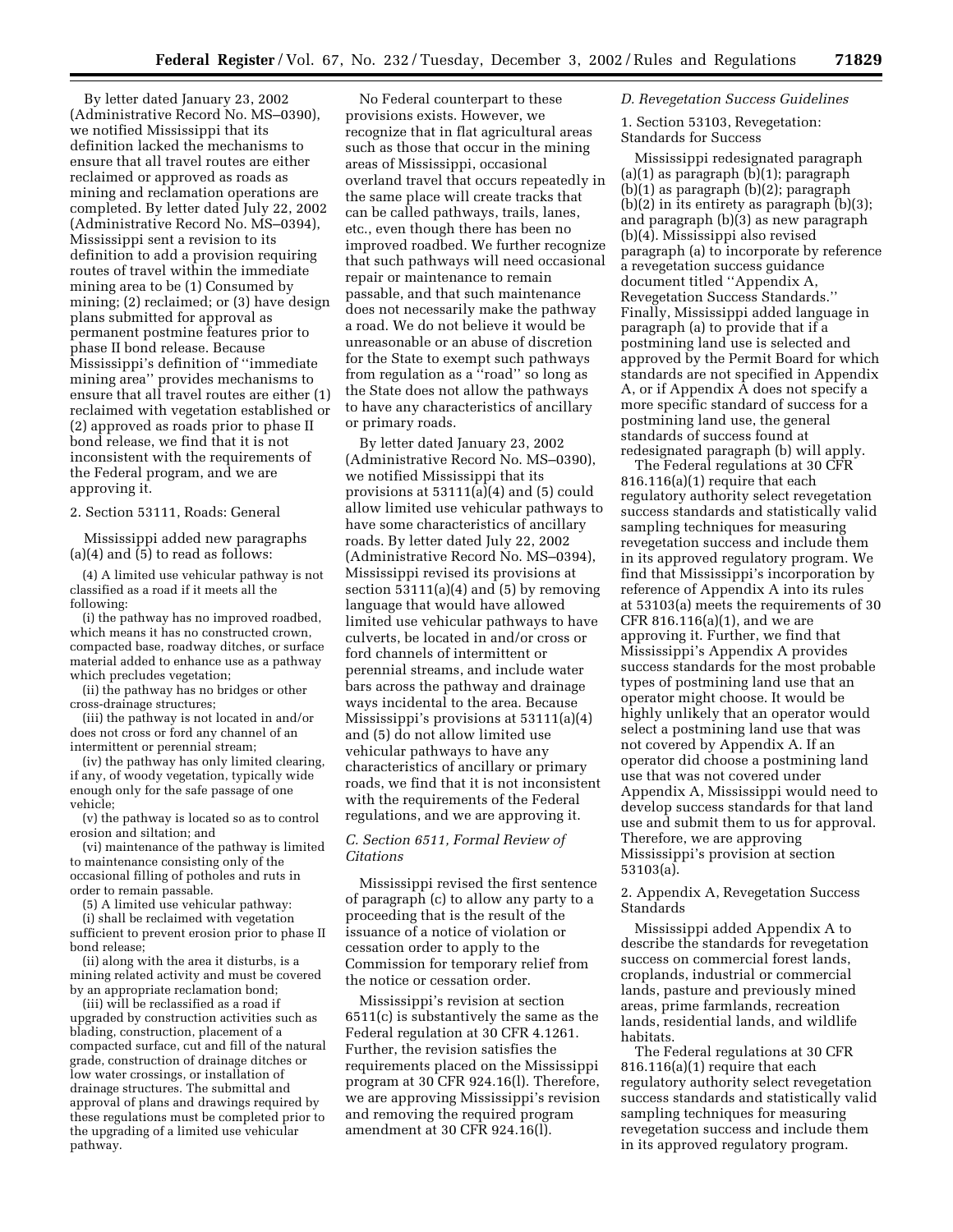Mississippi developed its revegetation success guidelines to satisfy this requirement. The guidelines include revegetation success standards and statistically valid sampling techniques for measuring revegetation success of reclaimed commercial forest lands, croplands, industrial or commercial lands, pasture and previously mined areas, recreation lands, residential lands, and wildlife habitats in accordance with Mississippi's counterparts to the Federal regulations at 30 CFR 816.116. The guidelines also include revegetation success standards and statistically valid sampling techniques for restoring soil productivity of prime farmland soils in accordance with Mississippi's counterparts to the Federal regulations at 30 CFR 823.15. Mississippi's standards, criteria, and parameters for revegetation success reflect the extent of cover, species composition, and soil stabilization required in the Federal regulations at 30 CFR 816.111. As required by the Federal regulations at 30 CFR 816.116(a)(2) and (b) and 823.15, Mississippi's revegetation success standards include criteria representative of unmined lands in the area being reclaimed to evaluate the appropriate vegetation parameters of ground cover, production, or stocking suitable to the approved postmining land uses. Mississippi's guidelines specify the procedures and techniques to be used for sampling, measuring, and analyzing vegetation parameters. Ground cover, production, and stocking suitable to the approved postmining land uses, except prime farmland, are considered equal to the approved success standard when they are not less than 90 percent of the success standard. The average production of crops for prime farmland soils must equal or exceed the average production of the same crops for the same or similar unmined prime farmland soils. Sampling techniques for measuring success use a 90-percent statistical confidence interval for all land uses. We found that use of these procedures and techniques will ensure consistent, objective collection of vegetation data.

For the above reasons, we find that the revegetation success standards and statistically valid sampling techniques for measuring revegetation success contained in Mississippi's revegetation success guidelines satisfy the requirements of 30 CFR 816.116(a)(1) and 823.15. The guidelines also satisfy the requirement placed on the Mississippi program at 30 CFR 924.16(i), and we are removing it.

# **IV. Summary and Disposition of Comments**

#### *Public Comments*

We asked for public comments on the amendment, but did not receive any.

#### *Federal Agency Comments*

On October 11, 2001, and July 30, 2002, under 30 CFR 732.17(h)(11)(i) and section 503(b) of SMCRA, we requested comments on the amendment from various Federal agencies with an actual or potential interest in the Mississippi program (Administrative Record Nos. MS–0395 and MS–0396, respectively). We did not receive any comments.

### *Environmental Protection Agency (EPA)*

Under 30 CFR 732.17(h)(11)(ii), we are required to get a written concurrence of the EPA for those provisions of the program amendment that relate to air or water quality standards issued under the authority of the Clean Water Act (33 U.S.C. 1251 *et seq.*) or the Clean Air Act (42 U.S.C. 7401 *et seq.*). None of the revisions that Mississippi proposed to make in this amendment pertain to air or water quality standards. Therefore, we did not ask the EPA for its concurrence.

On October 11, 2001, and July 30, 2002, under 30 CFR 732.17(h)(11)(i), we requested comments on the amendment from the EPA (Administrative Record Nos. MS–0395 and MS–0396, respectively). The EPA did not respond to our request.

### *State Historical Preservation Officer (SHPO) and the Advisory Council on Historic Preservation (ACHP)*

Under 30 CFR 732.17(h)(4), we are required to request comments from the SHPO and ACHP on amendments that may have an effect on historic properties. On October 11, 2001, and July 30, 2002, we requested comments on Mississippi's amendment (Administrative Record Nos. MS–0395 and MS–0396, respectively). The SHPO responded on November 20, 2001 (Administrative Record No. MS–0389). The SHPO stated that sections 1105(c), 1106(e)(2)(ii), 1107(f), and 3114(d)(1) of Mississippi's rules should be modified to include any place that is eligible for the National Register of Historic Places as well as those that have already been included in the Register. Also, the SHPO stated that at section 2103(b)(8), Mississippi should add another item to require applications for exploration permits to contain a statement from the SHPO that assesses the need for a cultural resources survey. On September 24, 2002

(Administrative Record No. MS–0399),

we sent a letter to the SHPO informing them that Mississippi's rules are consistent with Section 522(e)(3) of SMCRA and Part 761 of the Federal regulations. We also explained that even though SMCRA and the Federal regulations do not require consideration of properties eligible for listing on the National Register of Historic Places when making a determination of whether a person has valid existing rights to mine in areas where surface coal mining operations are normally prohibited or limited, the permit application requirements of the Federal regulations do require this consideration for these areas. Finally, we informed the SHPO that Mississippi did not propose changes to section 2103(b)(8), and that we've previously found that Mississippi's provisions at section 2103(b)(8) are substantively identical, and no less effective than, the Federal regulations at 30 CFR 772.12(b)(8).

#### **V. Director's Decision**

Based on the above findings, we approve the amendment Mississippi sent to us on September 28, 2001, and as revised on July 22, 2002, and September 12, 2002. We approve the rules that Mississippi proposed with the provision that the rules be published in identical form to the rules sent to and reviewed by OSM and the public.

To implement this decision, we are amending the Federal regulations at 30 CFR Part 924, which codify decisions concerning the Mississippi program. We find that good cause exists under 5 U.S.C. 553(d)(3) to make this final rule effective immediately. Section 503(a) of SMCRA requires that a State's program demonstrate that the State has the capability of carrying out the provisions of the Act and meeting its purposes. Making this rule effective immediately will expedite that process. SMCRA requires consistency of State and Federal standards.

#### **VI. Procedural Determinations**

#### *Executive Order 12630—Takings*

In this rule, the State is adopting valid existing rights standards that are similar to the standards in the Federal definition at 30 CFR 761.5. Therefore, this rule has the same takings implications as the Federal valid existing rights rule. The takings implications assessment for the Federal valid existing rights rule appears in Part XXIX.E. of the preamble to that rule. See 64 FR 70766, 70822–27, December 17, 1999. The other provisions in the rule based on counterpart Federal regulations do not have takings implications. This determination is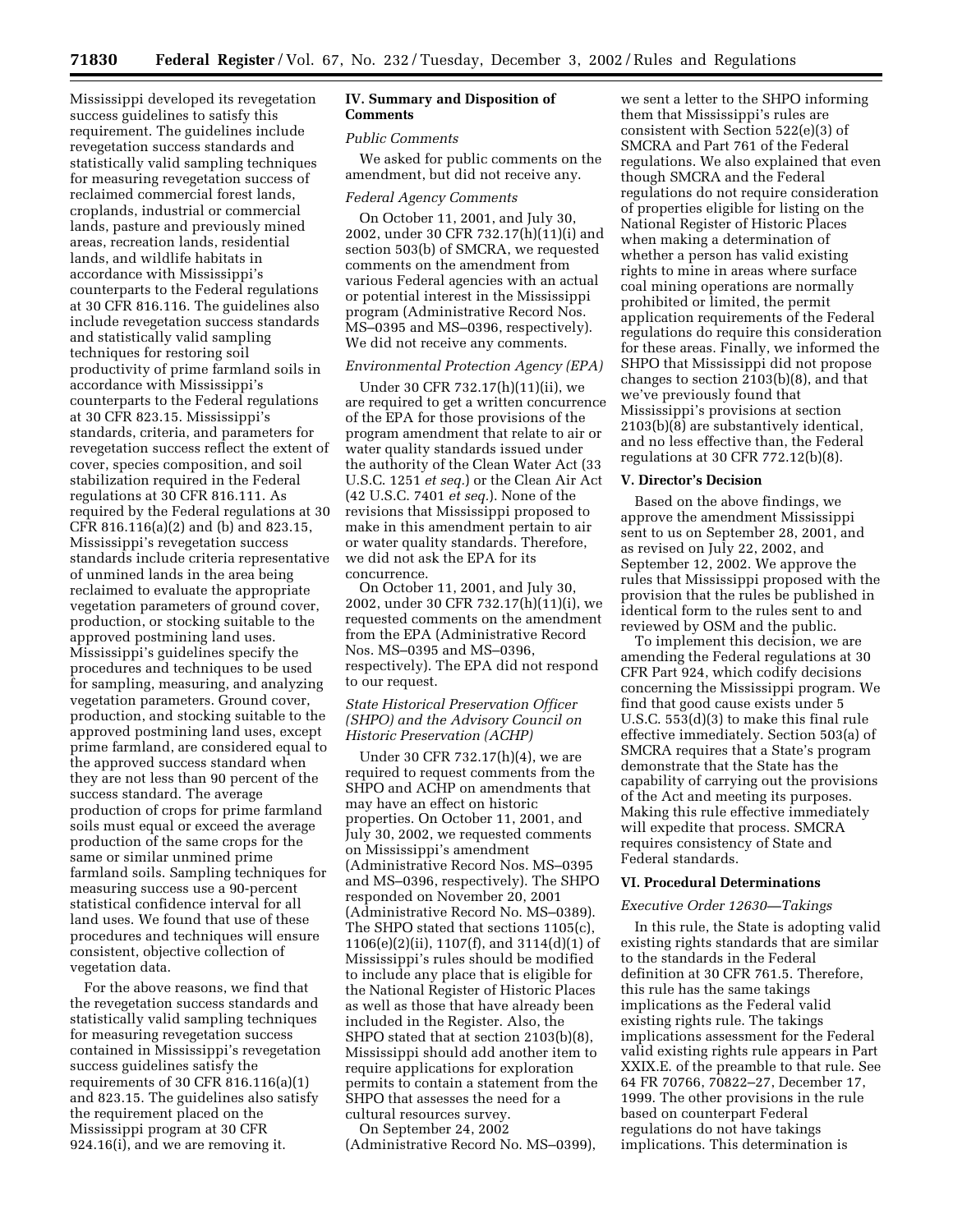based on the analysis performed for the counterpart Federal regulations. The revisions made at the initiative of the State have also been reviewed and a determination made that they do not have takings implications. This determination is based on the fact that the provisions will have no substantive effect on the regulated industry.

# *Executive Order 12866—Regulatory Planning and Review*

This rule is exempted from review by the Office of Management and Budget under Executive Order 12866.

# *Executive Order 12988—Civil Justice Reform*

The Department of the Interior has conducted the reviews required by section 3 of Executive Order 12988 and has determined that this rule meets the applicable standards of subsections (a) and (b) of that section. However, these standards are not applicable to the actual language of State regulatory programs and program amendments because each program is drafted and promulgated by a specific State, not by OSM. Under sections 503 and 505 of SMCRA (30 U.S.C. 1253 and 1255) and the Federal regulations at 30 CFR 730.11, 732.15, and 732.17(h)(10), decisions on proposed State regulatory programs and program amendments submitted by the States must be based solely on a determination of whether the submittal is consistent with SMCRA and its implementing Federal regulations and whether the other requirements of 30 CFR Parts 730, 731, and 732 have been met.

### *Executive Order 13132—Federalism*

This rule does not have Federalism implications. SMCRA delineates the roles of the Federal and State governments with regard to the regulation of surface coal mining and reclamation operations. One of the purposes of SMCRA is to ''establish a nationwide program to protect society and the environment from the adverse effects of surface coal mining operations.'' Section 503(a)(1) of SMCRA requires that State laws regulating surface coal mining and reclamation operations be ''in accordance with'' the requirements of SMCRA, and section 503(a)(7) requires that State programs contain rules and regulations ''consistent with''

regulations issued by the Secretary pursuant to SMCRA.

# *Executive Order 13211—Regulations That Significantly Affect The Supply, Distribution, or Use of Energy*

On May 18, 2001, the President issued Executive Order 13211 which requires agencies to prepare a Statement of Energy Effects for a rule that is (1) considered significant under Executive Order 12866, and (2) likely to have a significant adverse effect on the supply, distribution, or use of energy. Because this rule is exempt from review under Executive Order 12866 and is not expected to have a significant adverse effect on the supply, distribution, or use of energy, a Statement of Energy Effects is not required.

# *National Environmental Policy Act*

This rule does not require an environmental impact statement because section 702(d) of SMCRA (30 U.S.C. 1292(d)) provides that agency decisions on proposed State regulatory program provisions do not constitute major Federal actions within the meaning of section 102(2)(C) of the National Environmental Policy Act (42 U.S.C. 4332(2)(C)).

#### *Paperwork Reduction Act*

This rule does not contain information collection requirements that require approval by OMB under the Paperwork Reduction Act (44 U.S.C. 3507 *et seq.*).

# *Regulatory Flexibility Act*

The Department of the Interior certifies that this rule will not have a significant economic impact on a substantial number of small entities under the Regulatory Flexibility Act (5 U.S.C. 601 *et seq.*). The State submittal, which is the subject of this rule, is based upon counterpart Federal regulations for which an economic analysis was prepared and certification made that such regulations would not have a significant economic effect upon a substantial number of small entities. In making the determination as to whether this rule would have a significant economic impact, the Department relied upon the data and assumptions for the counterpart Federal regulations.

# *Small Business Regulatory Enforcement Fairness Act*

This rule is not a major rule under 5 U.S.C. 804(2), the Small Business

Regulatory Enforcement Fairness Act. This rule: (a) Does not have an annual effect on the economy of \$100 million; (b) Will not cause a major increase in costs or prices for consumers, individual industries, Federal, State, or local government agencies, or geographic regions; and (c) Does not have significant adverse effects on competition, employment, investment, productivity, innovation, or the ability of U.S.-based enterprises to compete with foreign-based enterprises. This determination is based upon the fact that the State submittal which is the subject of this rule is based upon counterpart Federal regulations for which an analysis was prepared and a determination made that the Federal regulation was not considered a major rule.

#### *Unfunded Mandates*

This rule will not impose an unfunded mandate on State, local, or tribal governments or the private sector of \$100 million or more in any given year. This determination is based upon the fact that the State submittal, which is the subject of this rule, is based upon counterpart Federal regulations for which an analysis was prepared and a determination made that the Federal regulation did not impose an unfunded mandate.

#### **List of Subjects in 30 CFR Part 924**

Intergovernmental relations, Surface mining, Underground mining.

Dated: October 17, 2002.

#### **Charles E. Sandberg,**

*Acting Regional Director, Mid-Continent Regional Coordinating Center.*

For the reasons set out in the preamble, 30 CFR Part 924 is amended as set forth below:

### **PART 924—MISSISSIPPI**

1. The authority citation for Part 924 continues to read as follows:

**Authority:** 30 U.S.C. 1201 *et seq.*

2. Section 924.15 is amended in the table by adding a new entry in chronological order by Date of final publication to read as follows:

## **§ 924.15 Approval of Mississippi regulatory program amendments.**

\* \* \* \* \*